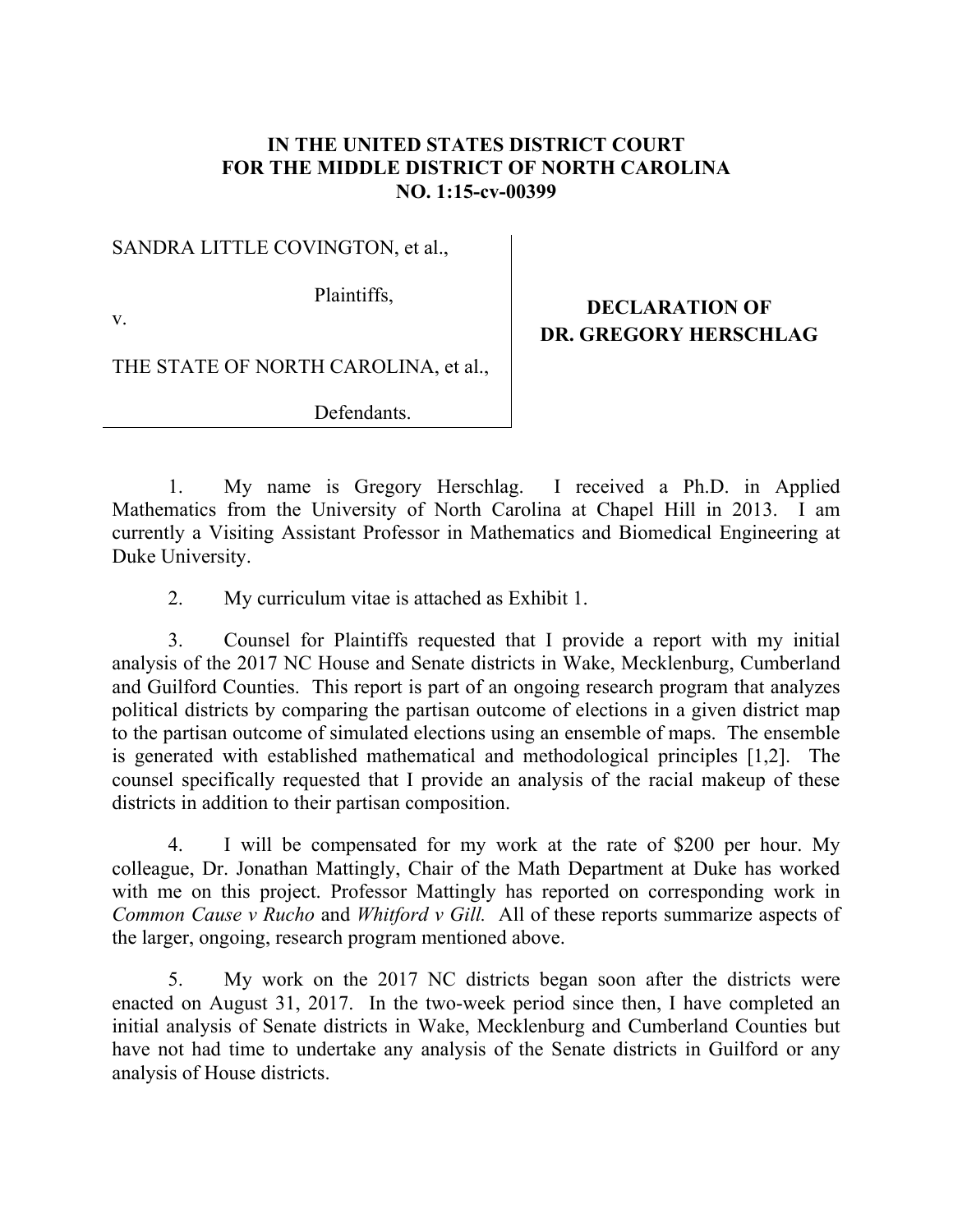6. The traditional redistricting criteria I use to generate simulated districts are equal population (plus or minus 5%), compactness (as measured by the isoperimetric ratio), preservation of precincts, and contiguity. I use 2010 census data to determine equal population for, and racial composition of, simulated districts. To determine the partisan performance of the simulated and enacted districts, I use the NC Senate election results in 2012 and 2014, corrected for unopposed races. 2016 Senate and 2016 US House of Representative election results are not used because these results were reported without partisan information on the NC State Board of Elections website [3], and I have not had time to process these files. To ensure the robustness of the partisan results, I also consider all Presidential, US Senate, and NC Governor election results occurring in 2012, 2014, and 2016, along with US House of Representatives election results occurring in 2012 and 2014.

7. To date we have generated an ensemble of 7,606 simulated district plans in Wake, 6,044 district plans in Mecklenburg, and 78,485 district plans in Cumberland. The methods used to produce this ensemble have been shown to accurately sample the distribution on possible redistricting plans respecting the above redistricting criteria [1,2].

8. The racial composition of the 2017 districts in Cumberland County is highly atypical. One of the two enacted 2017 districts in Cumberland contains a significantly higher percentage of the population that is African American (46.5%) than any district in the 78,485 simulated districting plans for the county (see Figure 1; right). In Cumberland, the average percentage of the population that is African American over all simulated districts is 36.3%.

9. In Mecklenburg County, the racial composition of the 2017 districts is also highly atypical. The 2017 enacted districts and the 6,044 simulated districts each contain 5 districts in Mecklenburg. The 5 districts are ordered from least to most in terms of the percentage of the population that is African American in the 2017 enacted districts and in each district map of the ensemble. I find that the middle ordered district of the 2017 enacted plan has a significantly higher minority population than is expected; only 3 of the 6,044 simulated districting plans have a higher percentage of African Americans. In the 2017 enacted plan, the population of the middle ordered district is 39.6% African American – higher than the 30.2% average of the simulated plans (see Figure 1; middle).

10. In contrast, the 2017 enacted Senate districts in Wake County are within the expected racial composition range (see Figure 1; left)

11. For a presentation of racial statistics see Figure 1 below.

12. To compare the partisan composition of the 2017 Senate districts with the ensemble, we simulate elections in all three counties by using the actual votes cast in the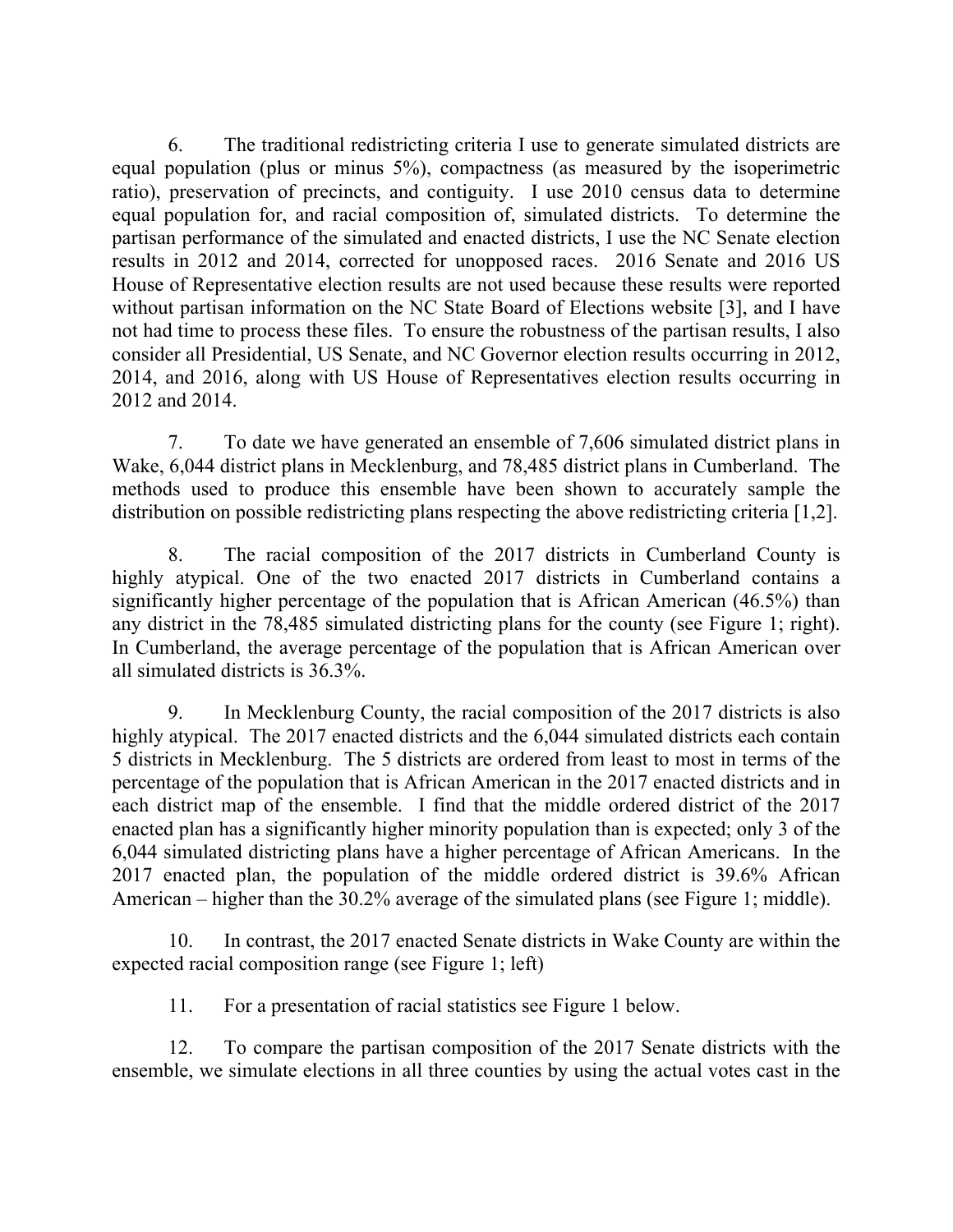races for the NC Senate, President, US Senate, US House of Representatives, and NC Governor in elections between 2012 and 2016; as described above, all elections but the 2016 NC Senate and 2016 US House elections are omitted. I plot histograms of elected Democrats for the ensemble in each simulated election with respect to the overall fraction of the Democratic vote (see Figure 2). I compare the histograms results to the simulated elections in the 2017 enacted Senate districts (see Figure 2). Only the votes cast in the 2012 NC Governor election produce an expected partisan composition for the 2017 enacted districts when compared with the ensemble. In using the votes cast in the 2012 and 2016 Presidential elections, the 2014 and 2016 US Senate elections, the 2012 and 2014 US House of Representatives elections, and the 2016 Governor election, the partisan compositions based on the 2017 districts occur in less than 0.1% of the ensemble. In the 2012 and 2014 NC Senate simulated elections, the partisan outcomes based on the 2017 districts occur in 7.14% and 3.50% of the ensemble, respectively. With the exception of the simulated election based on the 2012 race for the NC Governor, the number of Democrats elected with the enacted 2017 maps is consistently smaller than median number of Democrats elected in the ensemble by 1 to 3 seats. In nearly every examined simulated election, the partisan outcome is both unlikely and favors the Republican party.

13. For a presentation of the partisan composition of the three combined county districts, see Figure 2.

Pursuant to 28 U.S.C. § 1746, I declare under penalty of perjury that the foregoing is true and accurate.

Executed on September 14, 2017.

Gregory Herschlag

**Figures**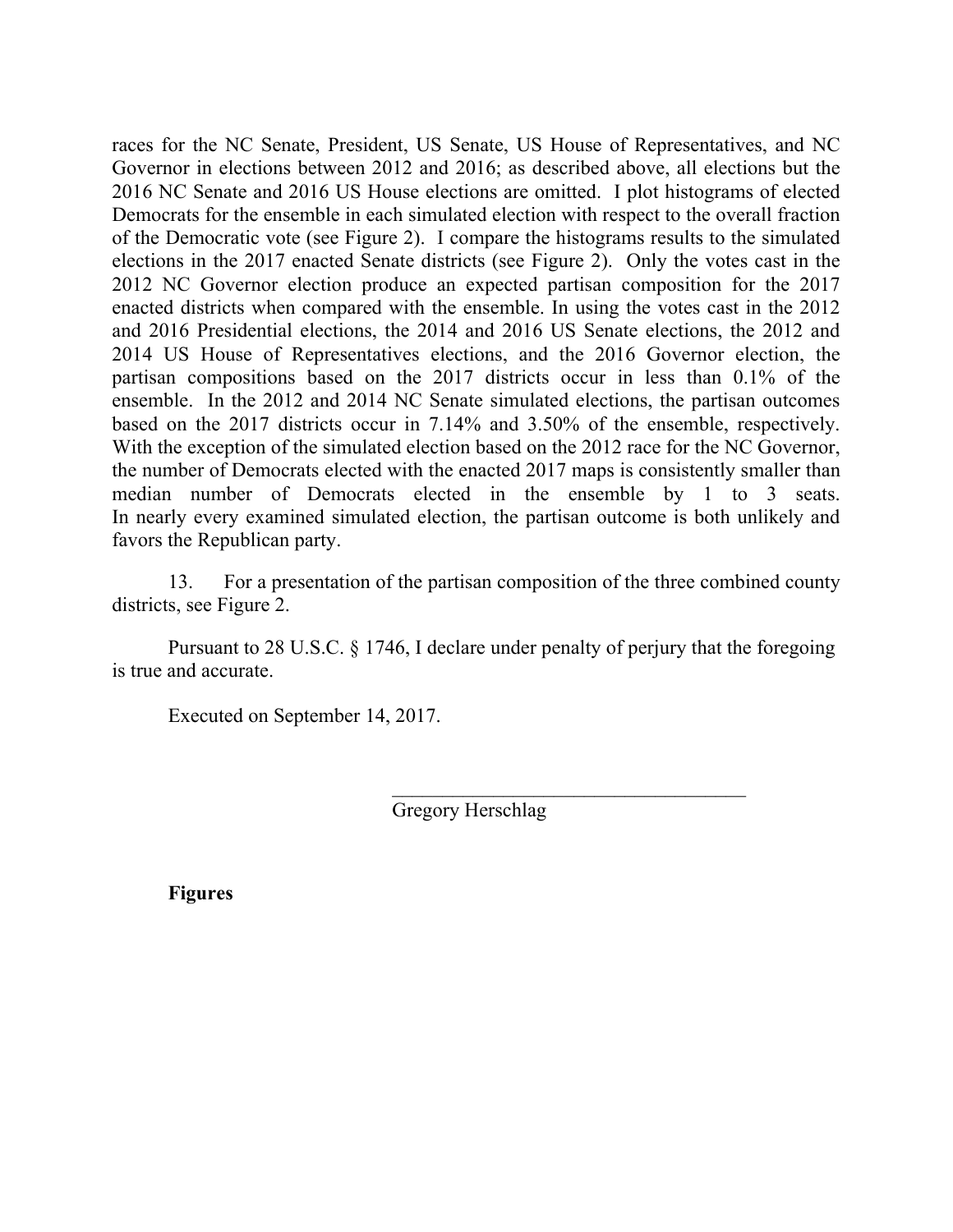

Figure 1. Districts in each county are ordered from least to most percentage of the population that is African American. Marginal distributions of the ensemble are presented with a standard violin plot (green) – thicker horizontal regions are more likely to occur in the ensemble. The 2011 and 2017 NC Senate districts are also ordered from least to most percentage of the population that is African American and compared with the marginal distributions. In Cumberland, not a single generated districting plan packs as many African Americans into a single district as the 2011 and 2017 NC Senate districts. In Mecklenburg, African Americans are over represented in the district with the third highest percentage of African Americans in the 2017 NC Senate districts.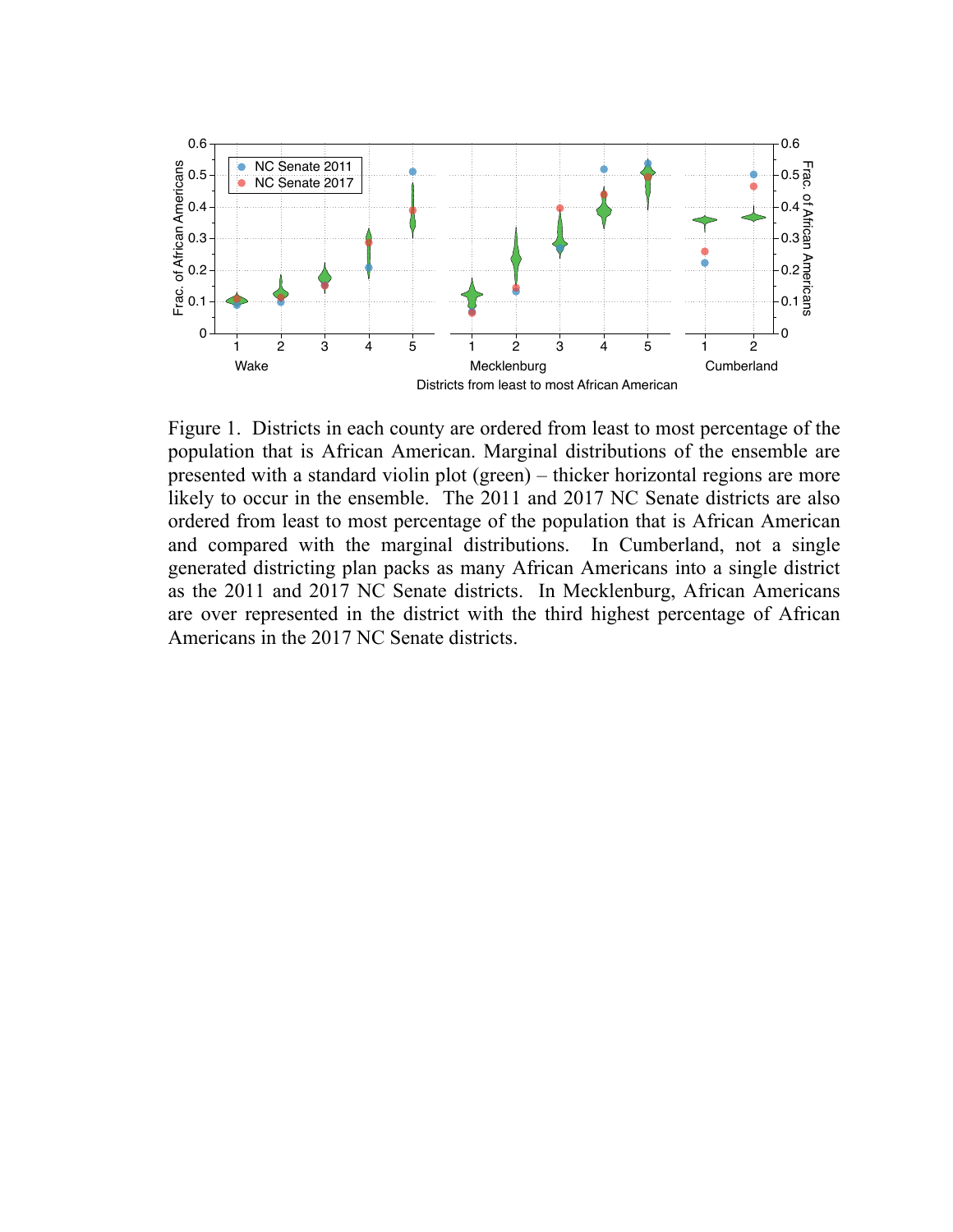

Figure 2. I present histograms of the simulated election results over the ensemble of districting plans and plot them with respect to the fraction of the vote that went to Democrats. I compare the histograms with simulated elections using the 2011 and 2017 enacted Senate districts. I present simulated elections based on the 2016 Presidential (PRE16), 2014 NC State Senate (NCSS14), 2014 US Senate (USS14), 2012 Presidential (PRE12), 2014 US House of Representatives (USH14) and 2012 NC Governor (GOV12) elections. Other reported elections are omitted for clarity but provide qualitatively identical results.

## **References**

1. S. Bangia, C. V. Graves, G. Herschlag, H.S. Kang, J. Luo, J. Mattingly, and R. Ravier. ``Redistricting: Drawing the Line." https://arxiv.org/abs/1704.03360